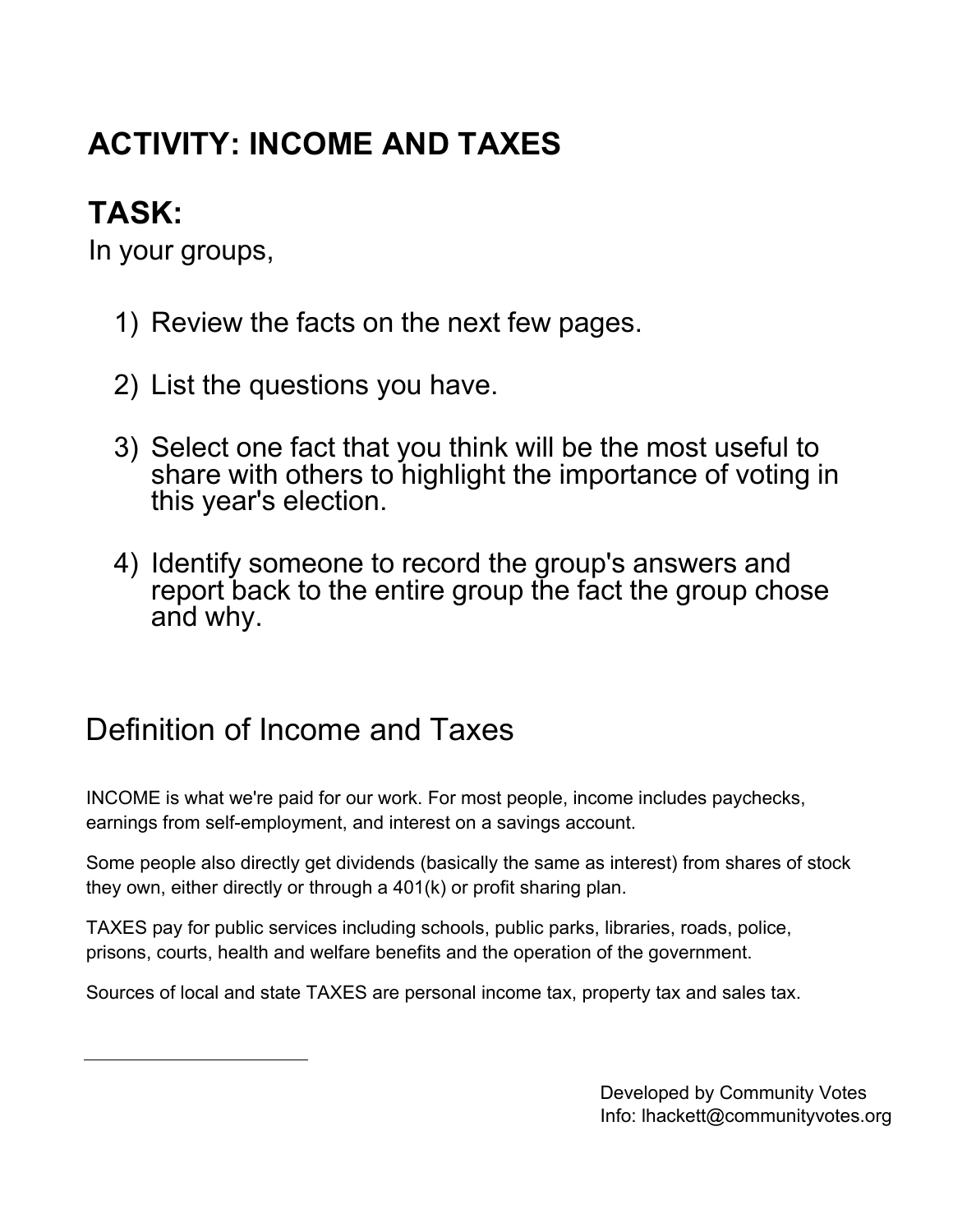### **FACT #1 SHARE OF ALL INCOME GOING TO THE TOP 1 PERCENT**



Source: Emmanuel Saez, U.S. data updated June 2016; Estelle Sommeiller, Mark Price, and Ellis Waezeter, Income inequality in the U.S. by state, metropolitan area, and county, Economic Policy Institute, June 16, 2016, New York state data; Independent Budget Office data for New York City; and FPI estimates based on IRS 2014 data for state.

### **FACT #2 INCOME GROWTH IN NEW YORK STATE**

![](_page_1_Figure_4.jpeg)

*Source: Sommeiller and Price, and FPI estimates.* 

*Charts from Fiscal Policy Institute Policy Brief March 2017*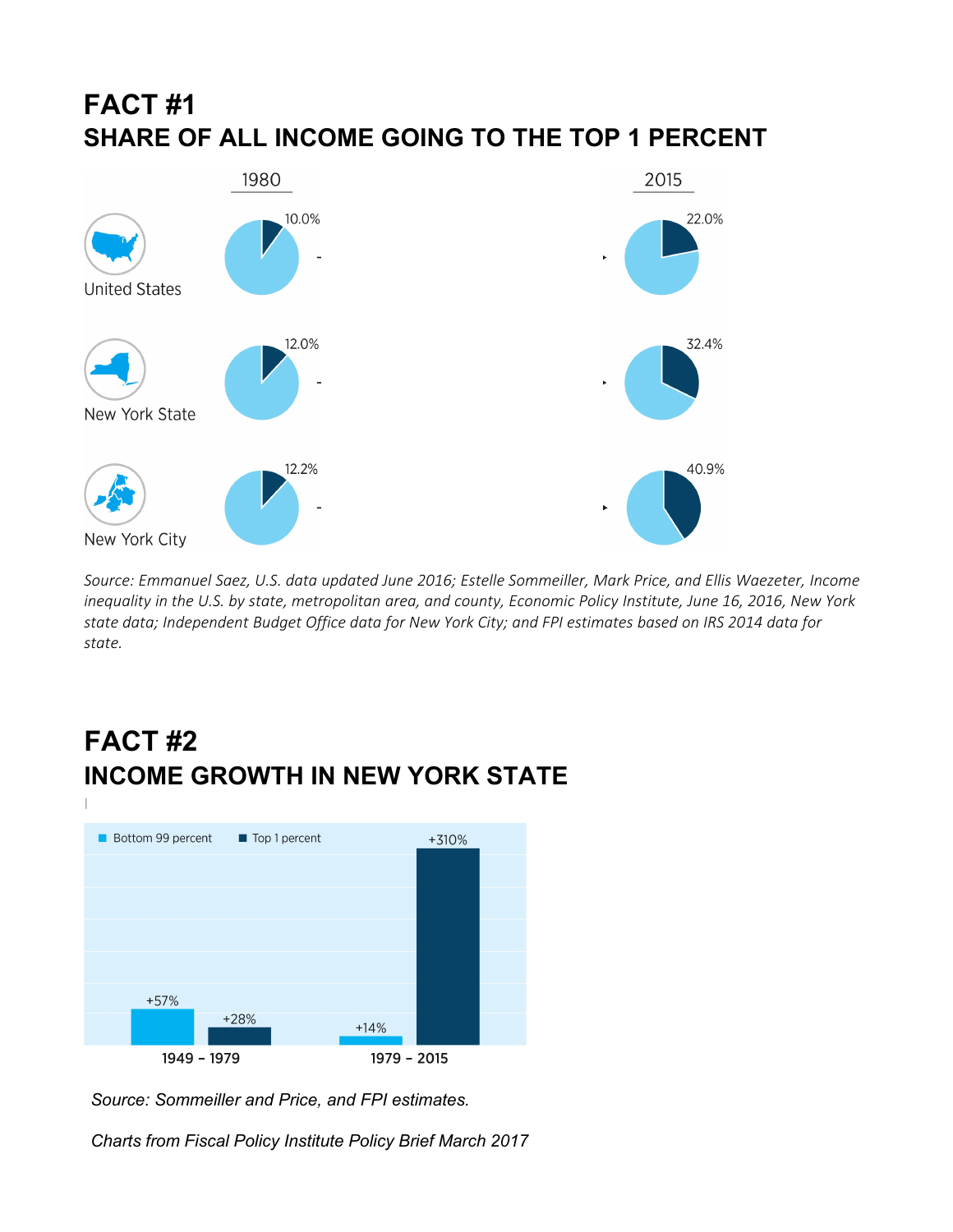#### **FACT #3 PERCENT OF NEW YORK STATE AND LOCAL TAX BURDEN BY INCOME GROUP**

![](_page_2_Figure_1.jpeg)

*Charts from Fiscal Policy Institute Policy Brief March 2017*

### **FACT #4 VOTER TURNOUT BY INCOME IN NYC** In the 2016 National election:

36% of New York City eligible voters with incomes below \$20,000 voted

92% of New York City eligible voters with incomes over \$150,000 voted

*Source: U.S. Census and New York City Board of Elections data as compiled by the New York Civic Engagement Table*